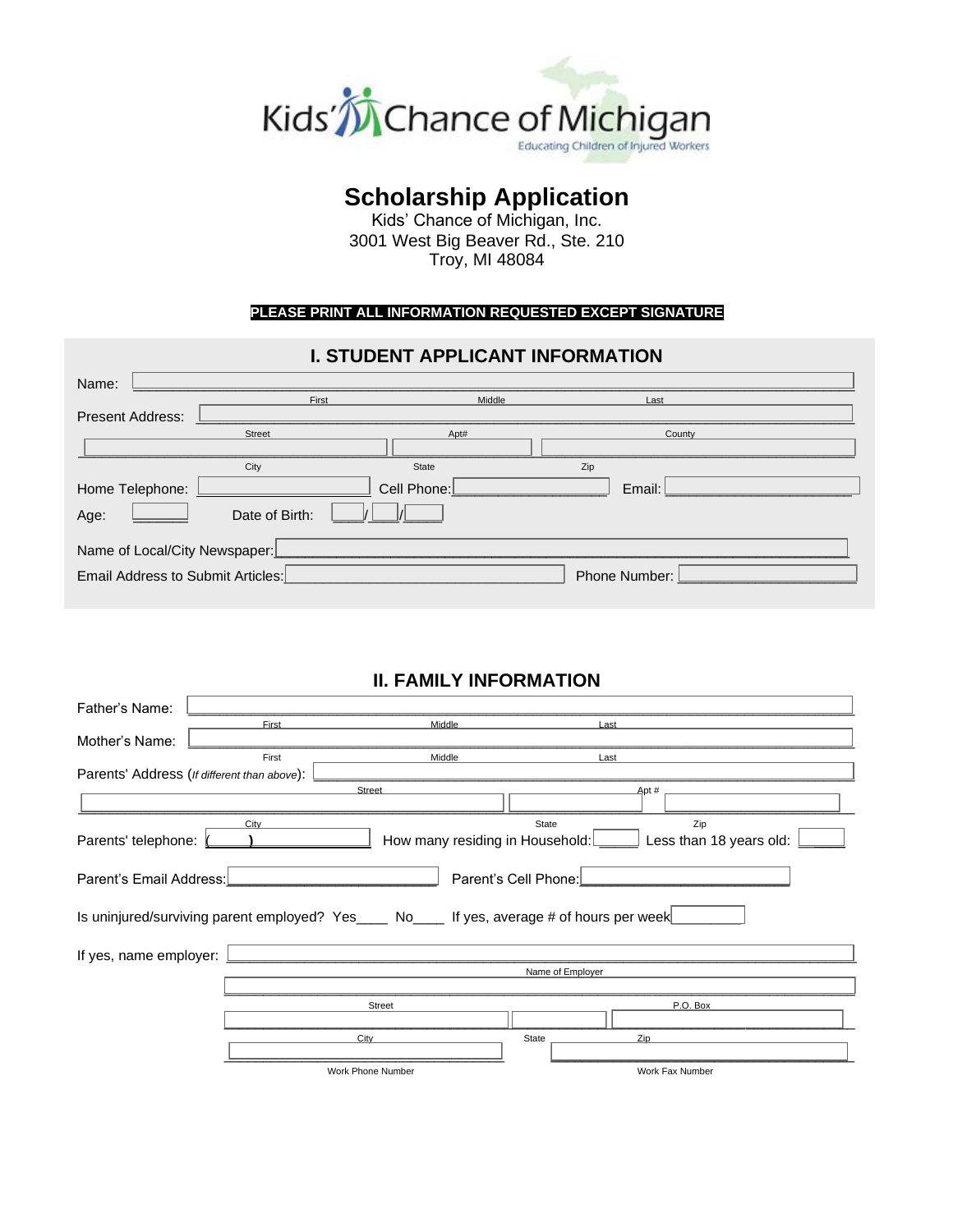# **III. INJURED/DECEASED PARENT INFORMATION**

| Parents' name                                                                                                                                   |                                        |                                               |                                                |                                            |                          |
|-------------------------------------------------------------------------------------------------------------------------------------------------|----------------------------------------|-----------------------------------------------|------------------------------------------------|--------------------------------------------|--------------------------|
| First                                                                                                                                           |                                        | Middle                                        | Last                                           | Relationship                               |                          |
| Date of work injury/illness                                                                                                                     | D<br><b>YR</b><br>M                    | OR                                            | Date of death:                                 | <b>YR</b><br>M<br>D                        |                          |
| Nature:                                                                                                                                         | Work related illness/injury (describe) |                                               |                                                |                                            |                          |
|                                                                                                                                                 | Death related to work illness/injury   |                                               |                                                |                                            |                          |
| Name of Employer on record (When accident, illness, injury or death occurred)                                                                   |                                        |                                               |                                                |                                            |                          |
|                                                                                                                                                 |                                        |                                               |                                                |                                            |                          |
|                                                                                                                                                 | <b>Street</b>                          |                                               |                                                | P.O. Box                                   |                          |
| Employer telephone                                                                                                                              | City                                   | <b>State</b><br>Workers' occupation/job title | Zip                                            | Telephone #                                |                          |
|                                                                                                                                                 |                                        |                                               |                                                |                                            |                          |
| Workers' comp. insurance carrier:                                                                                                               |                                        | Name                                          |                                                |                                            | Telephone                |
|                                                                                                                                                 | <b>Street</b>                          |                                               |                                                | P.O. Box                                   |                          |
|                                                                                                                                                 | City                                   | State                                         | Zip                                            |                                            |                          |
| Workers' Comp. Claim/File #                                                                                                                     |                                        |                                               |                                                |                                            |                          |
| AT THIS TIME, IS THERE A WORKERS' COMPENSATION ACTION PENDING? $\,$ $\mathrm{Yes\_}$                                                            |                                        |                                               |                                                | No <sub>1</sub>                            | If yes, Briefly explain: |
|                                                                                                                                                 |                                        |                                               |                                                |                                            |                          |
| Has or will the worker return to work? $Yes\rule{1em}{0.15mm}$ No $\rule{1.15mm}{0.15mm}$                                                       |                                        | $\Box$ If yes, expected date                  |                                                |                                            |                          |
| Litigation Income/Awards (REQUIRED TO PROCESS APPLICATION):                                                                                     |                                        |                                               |                                                |                                            |                          |
| Has any family member been awarded income as a result of a lawsuit or as a result of a settlement of a lawsuit?<br>1,                           |                                        |                                               |                                                |                                            |                          |
| lNo<br>Yes<br>2.<br>Is any family member currently a plaintiff/claimant in a lawsuit from which additional income or settlement may be awarded? |                                        |                                               |                                                |                                            |                          |
| Yes<br>No<br>If yes to either, please explain in some detail. Please include a contact name and phone number.                                   |                                        |                                               |                                                |                                            |                          |
|                                                                                                                                                 |                                        |                                               |                                                |                                            |                          |
|                                                                                                                                                 |                                        |                                               |                                                |                                            |                          |
|                                                                                                                                                 |                                        |                                               |                                                |                                            |                          |
|                                                                                                                                                 |                                        |                                               |                                                |                                            |                          |
|                                                                                                                                                 |                                        |                                               | IV. ACADEMIC INFORMATION                       |                                            |                          |
| Name and address of High School or College/University applicant is currently attending:                                                         |                                        |                                               |                                                |                                            |                          |
|                                                                                                                                                 |                                        |                                               |                                                |                                            |                          |
| <b>Street Address</b>                                                                                                                           |                                        | City, State, Zip                              |                                                |                                            |                          |
| Applicant's GPA:                                                                                                                                |                                        |                                               | Enrolled in 2 or more Advanced/Honors Courses? | $\perp$ Yes<br>$\overline{\phantom{a}}$ No |                          |
| Applicant's extracurricular community/school activities:                                                                                        |                                        |                                               |                                                |                                            |                          |
|                                                                                                                                                 |                                        |                                               |                                                |                                            |                          |
|                                                                                                                                                 |                                        |                                               |                                                |                                            |                          |
| Intended/Current Major:                                                                                                                         |                                        |                                               |                                                |                                            |                          |
| Applicant's career objectives:                                                                                                                  |                                        |                                               |                                                |                                            |                          |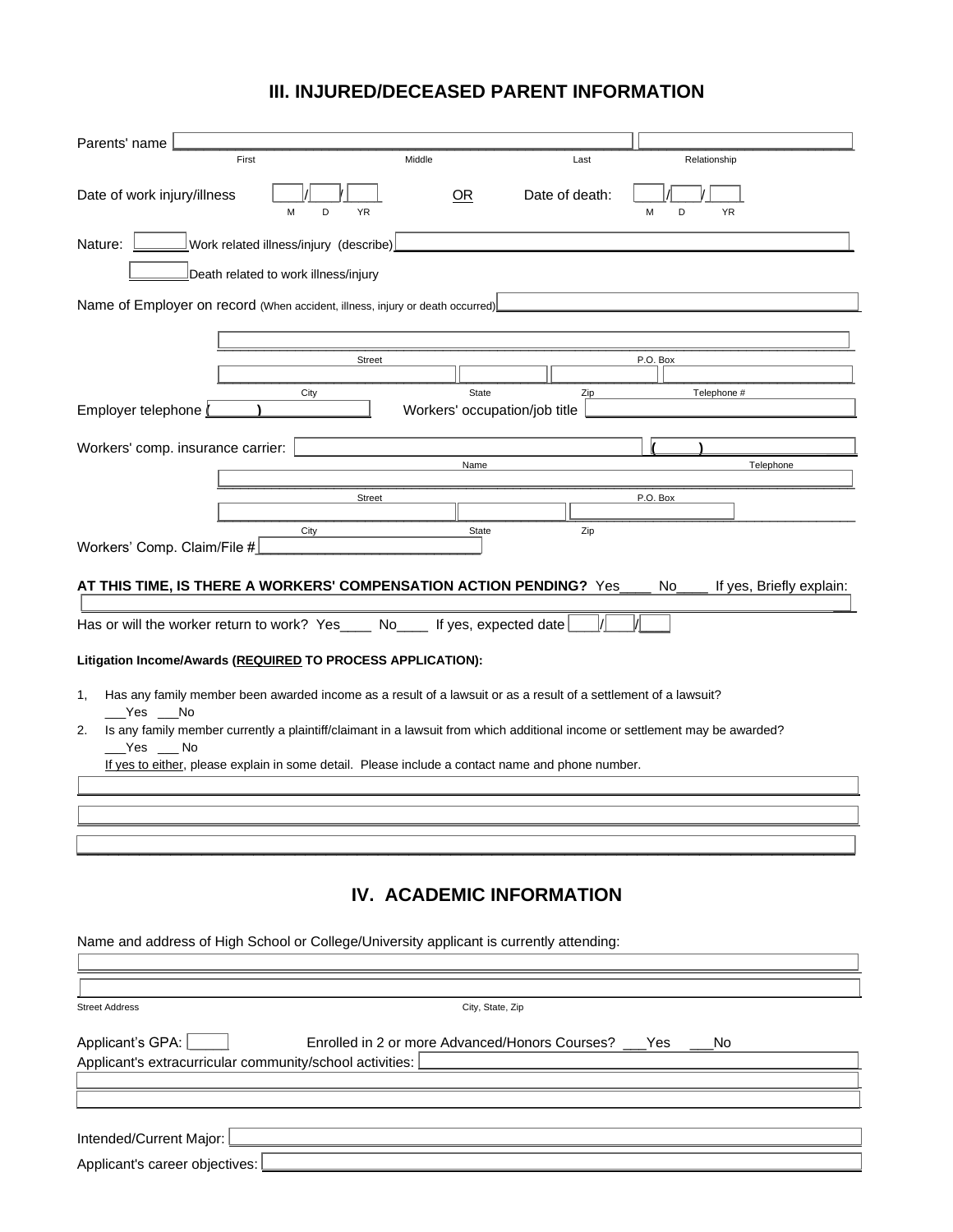| If a high school senior, educational institution(s) applicant has applied to:                                                                                                                                            |
|--------------------------------------------------------------------------------------------------------------------------------------------------------------------------------------------------------------------------|
| Pending<br>Name:<br><b>Admitted</b><br>No<br>Yes                                                                                                                                                                         |
| <b>Admitted</b><br><b>No</b><br>Pending<br>Name:<br>Yes                                                                                                                                                                  |
| Pending<br><b>Admitted</b><br>No<br>Name:<br>Yes                                                                                                                                                                         |
| Name of educational institution at which you intend to use scholarship:                                                                                                                                                  |
| <b>Street Address</b><br>City, State, Zip                                                                                                                                                                                |
| Financial Aid Officer at your educational institution:                                                                                                                                                                   |
| Name/Title:                                                                                                                                                                                                              |
| Email (required):<br>Phone:                                                                                                                                                                                              |
| Type of educational institution (check one below):<br>College/University (four year undergraduate degree)<br>Junior/Community college (two year undergraduate degree)<br>Trade/Vocational school<br>Other (specify)      |
| Date that you will be beginning/continuing at your educational institution:                                                                                                                                              |
| Full time<br>Part Time<br><b>Fall 2022</b><br>Full time<br>Part Time<br><b>Winter 2022-23</b><br>Full time<br>Spring 2023<br>Part Time<br>Summer 2023<br>Full time<br>Part Time                                          |
| sophomore/second year<br>1. In the fall of $2022$ , you will be $\Box$ first-year<br>junior/third year<br>senior/fourth year                                                                                             |
| 2. When will you graduate from your institution?<br>Fall<br>2022<br>2024<br>2025<br>2026<br>2023<br>Spring<br>2023<br>2024<br>2022<br>2026<br>2025                                                                       |
| <b>Annual Tuition \$</b>                                                                                                                                                                                                 |
| Commute from home<br>Live on campus<br>Live off-campus in an apartment or rented<br>Do you intend to:<br>house, etc.                                                                                                     |
| If on-campus, Annual Room \$<br>Annual Meal Plan (Board) \$                                                                                                                                                              |
| If you will be living off-campus, and you will NOT be living at home with your parent(s), what will be the yearly cost of your off-<br>campus rent and utilities? \$                                                     |
| Will you be employed while attending education institution?<br>Yes<br>No<br>Hrs. per week:<br>If yes, type of work:<br>Average amount earned academic year \$                                                            |
|                                                                                                                                                                                                                          |
| Have you submitted the Free Application for Federal Student Aid (FAFSA)?<br>No<br>Yes                                                                                                                                    |
| If yes, on what date was your FAFSA filed?<br>If no, on what date will your FAFSA be filed?                                                                                                                              |
| If your FAFSA was processed successfully, you should have received a Student Aid Report (SAR) from the FAFSA processing<br>center. On your SAR, what amount is listed as your "Expected Family Contribution," or EFC? \$ |
| Have you received a Financial Aid Award Letter from your educational institution's financial aid office?<br><b>No</b><br>Yes                                                                                             |
| IF FINANCIAL AID AWARD LETTER HAS BEEN RECEIVED, ATTACH A COPY WITH THIS APPLICATION.                                                                                                                                    |

### **WE MUST HAVE THE FINANCIAL AID AWARD LETTER TO PROCESS YOUR APPLICATION.**

Have you received your Student Account Statement from your educational institution's Bursar's Office/Business Office? Nes

### **IF YOUR STUDENT ACCOUNT STATEMENT HAS BEEN RECEIVED, ATTACH A COPY WITH THIS APPLICATION**.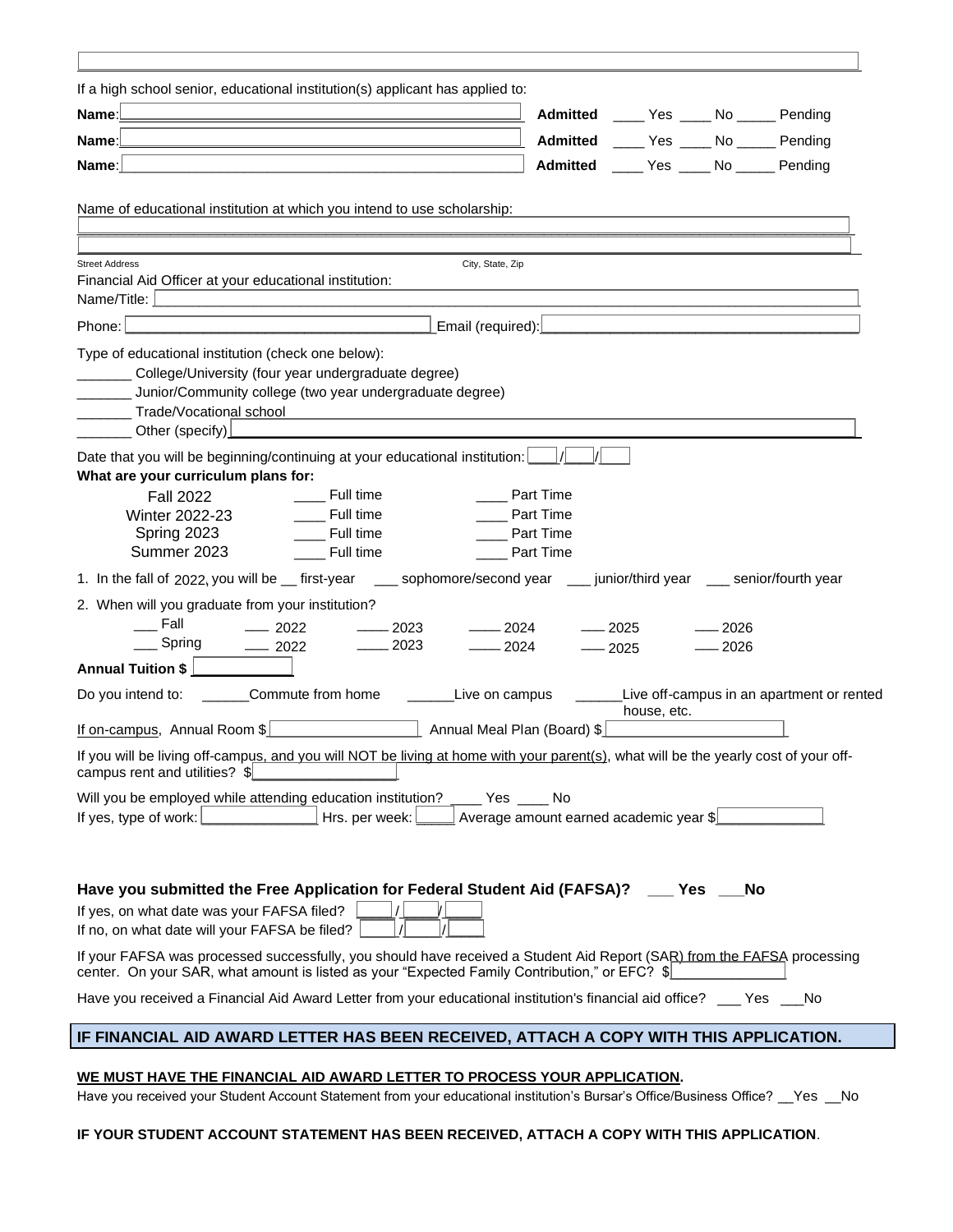#### **WE MUST HAVE THE STUDENT ACCOUNT STATEMENT TO PROCESS YOUR APPLICATION.**

Why should we consider you for this scholarship award?

### **VI. ATTESTATION/AUTHORIZATION STATEMENT**

I certify that all of the information provided in this application is true and correct to the best of my knowledge and belief.

| Signature of Scholarship Applicant                                                   | Date |
|--------------------------------------------------------------------------------------|------|
|                                                                                      |      |
|                                                                                      |      |
| Signature of Parent/Guardian/Other Person Assisting in the Completion of Application | Date |
| (if applicable)                                                                      |      |

### **PLEASE READ CAREFULLY:**

I hereby apply for a scholarship KIDS' CHANCE OF MI, Inc. I hereby give consent to KIDS' CHANCE OF MI, Inc. to verify contents of this application and attachments.

I hereby give consent to KIDS' CHANCE OF MI, Inc., its agents, employees, or designees to contact and verify my information contained in this application and attachments by contact with any individual, government, educational institution, or other entity. I understand that any intentionally false or misleading information I have submitted on this application will result in immediate rejection, cancellation of award and/or return of expended funds.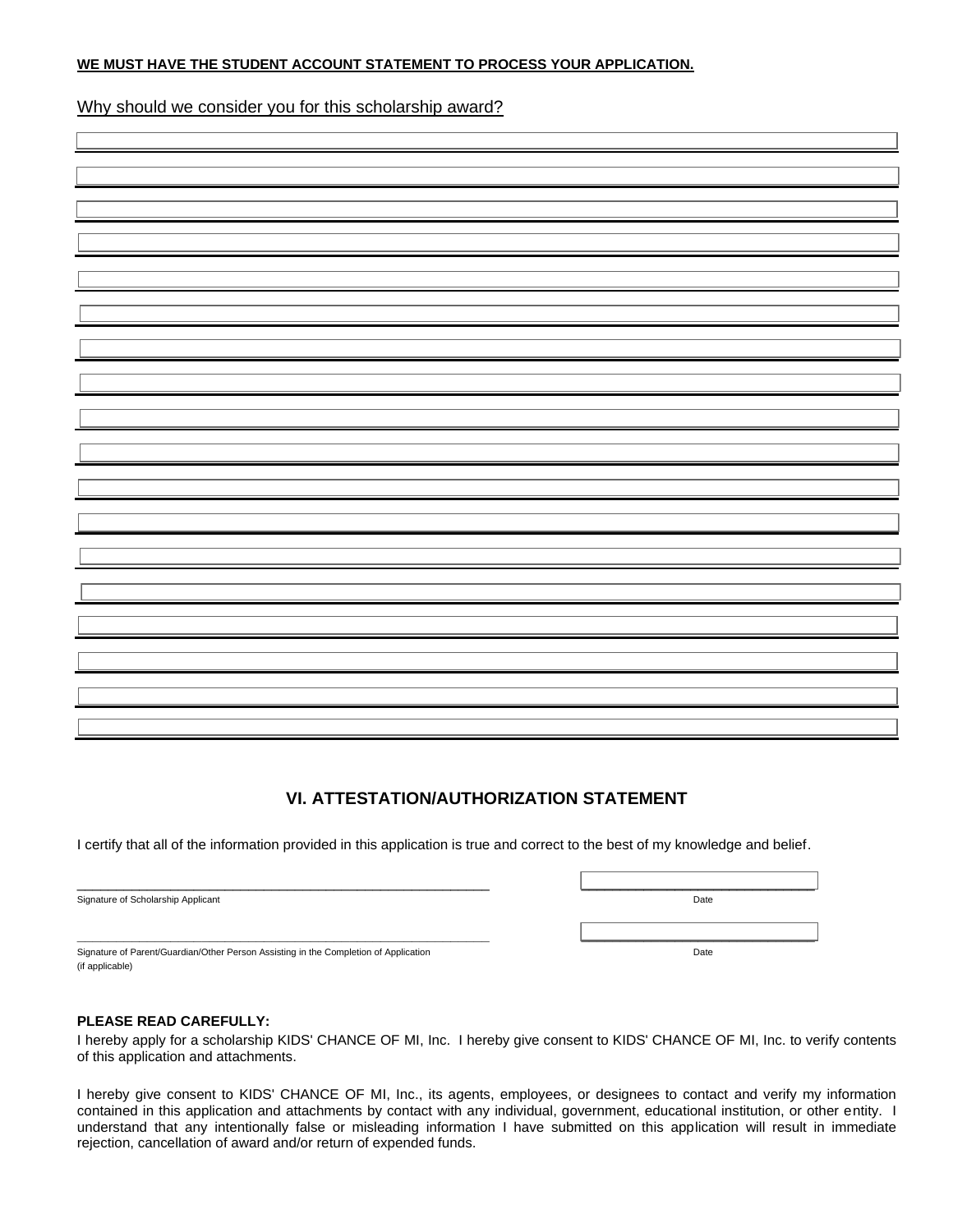If I am awarded funds, I agree to provide KIDS' CHANCE OF MI, Inc., with a signed letter of authorization and a photo, if available, for use on the website and in publications, to attend special events when feasible, and at the end of each school year to send, fax or e-mail, updates with information on academic/extracurricular progress and successes to Kids' Chance.

I understand that scholarships granted by KIDS' CHANCE OF MI, Inc., are benevolent awards and these are made on the basis of the funds available to the KIDS' CHANCE OF MI, Inc., organization. I further understand that the selection of the recipients of KIDS' CHANCE OF MI, Inc., scholarships is a determination made solely by the KIDS' CHANCE OF MI, Inc., organization and its Board of Directors and that it is totally up to their discretion who shall receive Kids' Chance scholarship awards, as well as the amounts of any such awards and that I am in no way legally entitled to any scholarship, award or grant on the basis of this application.

Signature of Applicant Date of Applicant Date of Applicant Date of Applicant Date of Applicant Date of Applicant Date of Applicant Date of Applicant Date of Applicant Date of Applicant Date of Applicant Date of Applicant D

Signature of Parent/Guardian (if applicant is under the age of 18) Date

Please list the names of all persons who assisted the applicant in preparing this document:

Where did you learn about Kids' Chance?

## **VII. ADDITIONAL DOCUMENTS REQUIRED**

#### **REQUIRED (Please submit with your application)**

- \_\_\_ A completed Kids' Chance Scholarship Applications.
- **\_\_\_** If a graduating senior, a high school transcript of grades.

If currently attending a college, trade or vocational school, the most recent transcript.

- Copy of Financial Aid Award Letter for the coming academic year from the educational institution you plan to attend. PLEASE NOTE: If your Financial Aid Award Letter is in process and cannot be submitted with your application, you must **FAX** a copy of this letter or, if the letter is still not available, **CONTACT** the Kids' Chance office. **WE MUST HAVE THE FINANCIAL AID AWARD LETTER TO PROCESS YOUR APPLICATION.**
- Copy of your Student Account Statement (your student bill) for the coming academic year from your institution's Bursar's Office/Business Office. This statement will likely be mailed to you by your institution by early July. Please email or fax the statement to the Kids' Chance office at the address below. **WE MUST HAVE YOUR STUDENT ACCOUNT STATEMENT TO PROCESS YOUR APPLICATION.**
- Proof that parent has sustained a catastrophic injury/illness resulting from work-related accident; for example, a copy of a court order, an accident report, or a statement from the workers' compensation insurance carrier. Note: A doctor's statement or Social Security Administration statement is not sufficient.
- \_\_\_ Death certificate of deceased parent, if applicable. Death must have occurred as a result of a work-related injury/illness.
- \_\_\_ 1-3 paragraphs noting the specific work-related accident and why this scholarship would help you attain your educational goals.
- A copy of your SAR (Student Aid Report). You should have received your SAR from the Federal government after you submitted your Free Application for Federal Student Aid (FAFSA).
- 3 Letters of recommendation minimum.

**\_\_\_\_\_\_\_\_\_\_\_\_\_\_\_\_\_\_\_\_\_\_\_\_\_\_\_**

**\_\_\_\_\_\_\_\_\_\_\_\_\_\_\_\_\_\_\_\_\_\_\_\_\_\_\_**